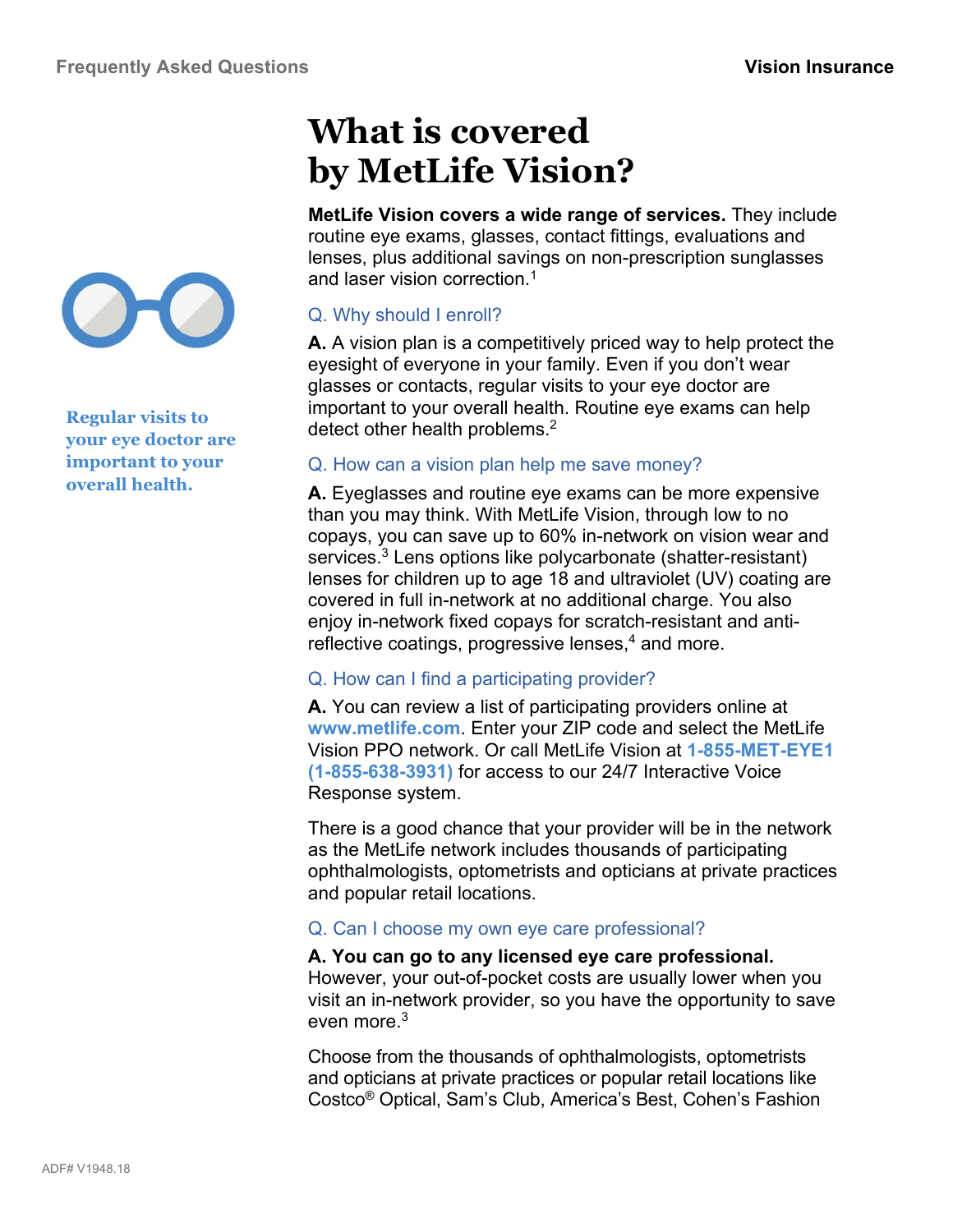Optical, Eyeglass World, For Eyes Optical, Pearle Vision,5 Shopko, Visionworks, Walmart and more.

#### Q. Can I get my eye examination at one location and the materials at another?

**A.** Yes. You may get an eye examination from one provider and your glasses or contacts from another.

#### Q. What kinds of frames are covered?

**A. You can choose the eyewear that's right for you and your budget.** Your eye care professional can help you choose from classic styles to the latest designer frames. You can select from hundreds of options for you and your family. Some of the great brands to choose from include Anne Klein, bebe®, Flexon®, Lacoste, Nike, Nine West, Calvin Klein, and more.

#### Q. How many plans are available?

**A.** You can choose one of two visions plans. Copayments and material allowances may vary based on the plan selected.<sup>6</sup>

#### Q. Do I need an ID card?

**A.** No. You do not need an ID card to access your benefits.

#### Q. How are claims processed?

**A.** You do not need to file a claim if you visit an in-network provider for care. The network provider will confirm your eligibility, submit the claim and calculate your out-of-pocket costs, if any, at the time of service. If you visit an out-of-network provider, you pay the provider in full for the services and vision wear received at the time of your appointment, including taxes. Then you submit a completed MetLife Vision claim form and itemized receipt to MetLife. If you need a claim form, visit the Forms Library on **www.metlife.com** or call **1-855-MET-EYE1 (1-855-638-3931)**.



#### **Have other questions?**

**Don't miss out on this important benefit offer.**  If you have any questions, please call The Alumni Insurance Program at **1-800-922-1245**.

**Select "Easy Pay Authorization"** as the payment method, when paying your premium, to help ensure uninterrupted coverage.